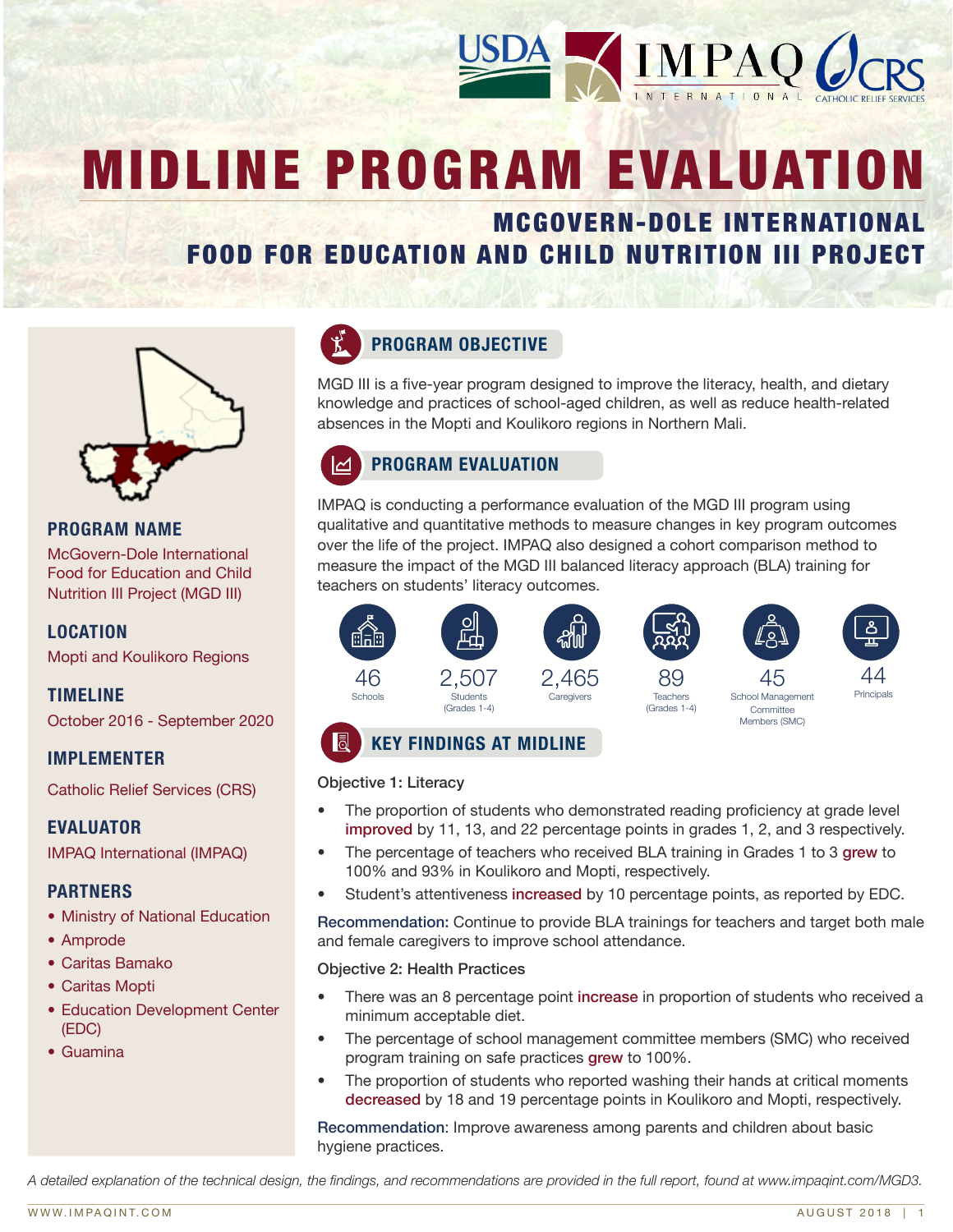

# OBJECTIVE 1: IMPROVE LITERACY OF SCHOOL-AGE CHILDREN

Significant improvements in student's reading proficiency is grades 1-3: Greater promotion of students in first grade (11 percentage points) could read simple sounds; second grade (13 percentage points) could decode simple words; third grade (22 percentage points) could read simple sentences



"Today many kids are at school because of the canteen food. For example, kids from Kimetogoro have abandoned school because they are obliged to walk long distances to return to their homes for the lunch at noon. Now they all come to school and stay there the whole day because they receive a meal in the afternoon

-Parent



"Before the project, for students to master the alphabet, it took them two years. Now, with the new approach, pupils are able to cite the alphabet during the first quarter of the first grade.

-County Mayor